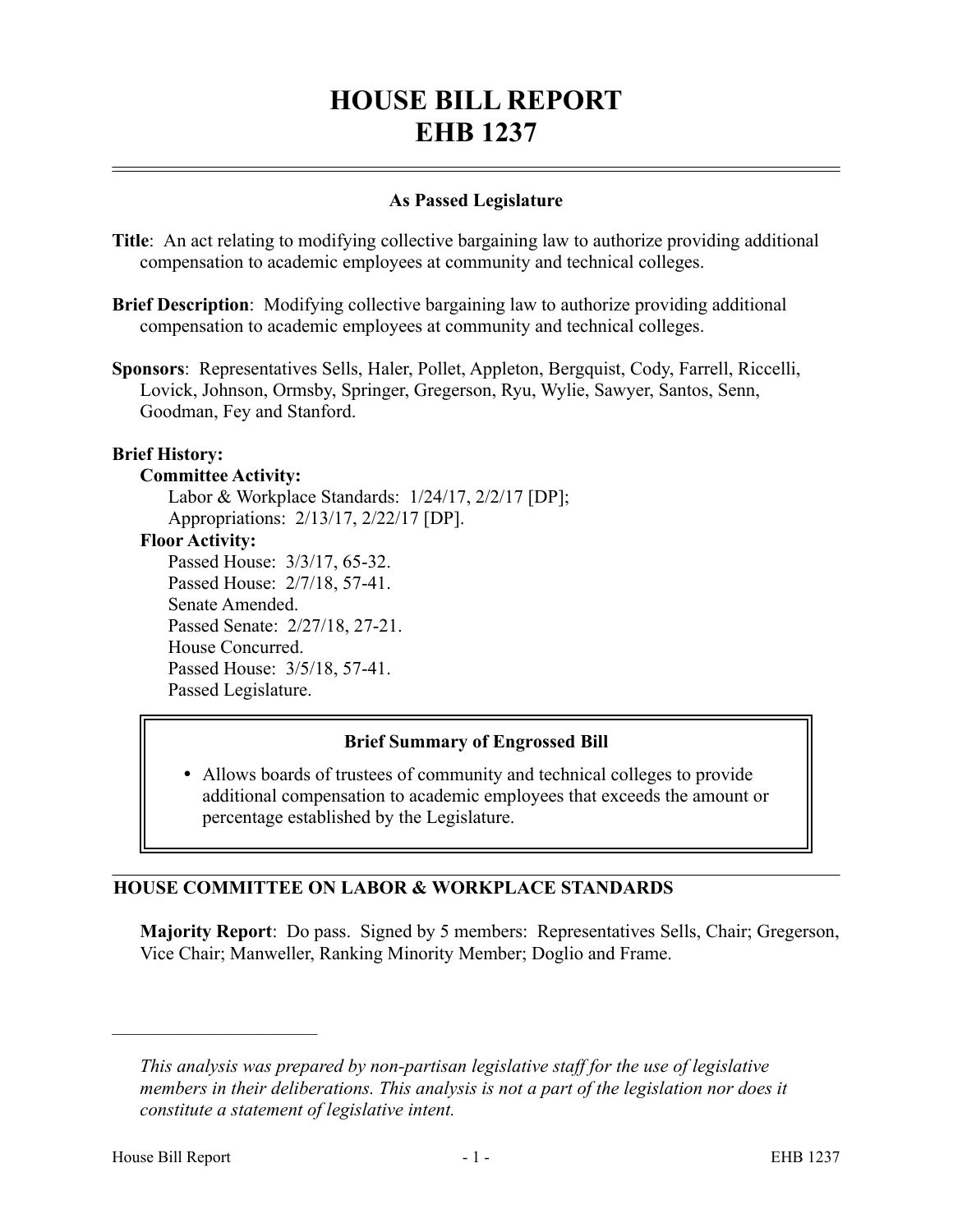**Minority Report**: Do not pass. Signed by 2 members: Representatives McCabe, Assistant Ranking Minority Member; Pike.

**Staff**: Trudes Tango (786-7384).

# **HOUSE COMMITTEE ON APPROPRIATIONS**

**Majority Report**: Do pass. Signed by 22 members: Representatives Ormsby, Chair; Robinson, Vice Chair; MacEwen, Assistant Ranking Minority Member; Stokesbary, Assistant Ranking Minority Member; Bergquist, Cody, Fitzgibbon, Haler, Hansen, Hudgins, Jinkins, Kagi, Lytton, Manweller, Pettigrew, Pollet, Sawyer, Senn, Springer, Stanford, Sullivan and Tharinger.

**Minority Report**: Do not pass. Signed by 11 members: Representatives Chandler, Ranking Minority Member; Buys, Caldier, Condotta, Harris, Nealey, Schmick, Taylor, Vick, Volz and Wilcox.

**Staff**: David Pringle (786-7310).

## **Background**:

Several collective bargaining laws apply to public institutions of higher education.

For faculty at four-year institutions and certain student employees at the University of Washington and Washington State University, a collective bargaining agreement may not include compensation that exceeds the amount or percentage established by the Legislature in the appropriations act. However, the statute allows the employer to provide additional compensation to faculty and certain student employees that exceeds that provided by the Legislature.

Classified employees of technical colleges bargain under the Public Employees' Collective Bargaining Act (PECBA).

On the other hand, academic employees, which are teachers, counselors, librarians, and department heads at community and technical colleges (CTCs), bargain under their own collective bargain act. Under that act, provisions of a contract related to salary increases may not include salary increases that exceed the amount or percentage established by the Legislature in the appropriations act and allocated by the State Board for Community and Technical Colleges (State Board). Any provisions pertaining to salary increases in a contract are not binding upon future actions of the Legislature. There is no provision in the academic employee's bargaining act that allows for additional compensation.

Generally, for bargaining agreements of classified employees of institutions of higher education, the Governor must submit a request for funds to the Legislature to implement the compensation provisions of the agreements. The Governor may not submit requests for funds unless the requests have first been submitted to the Director of the Office of Financial Management (OFM) by October 1 prior to the legislative session in which the request for funds to implement the agreement is to be considered and the Director of the OFM has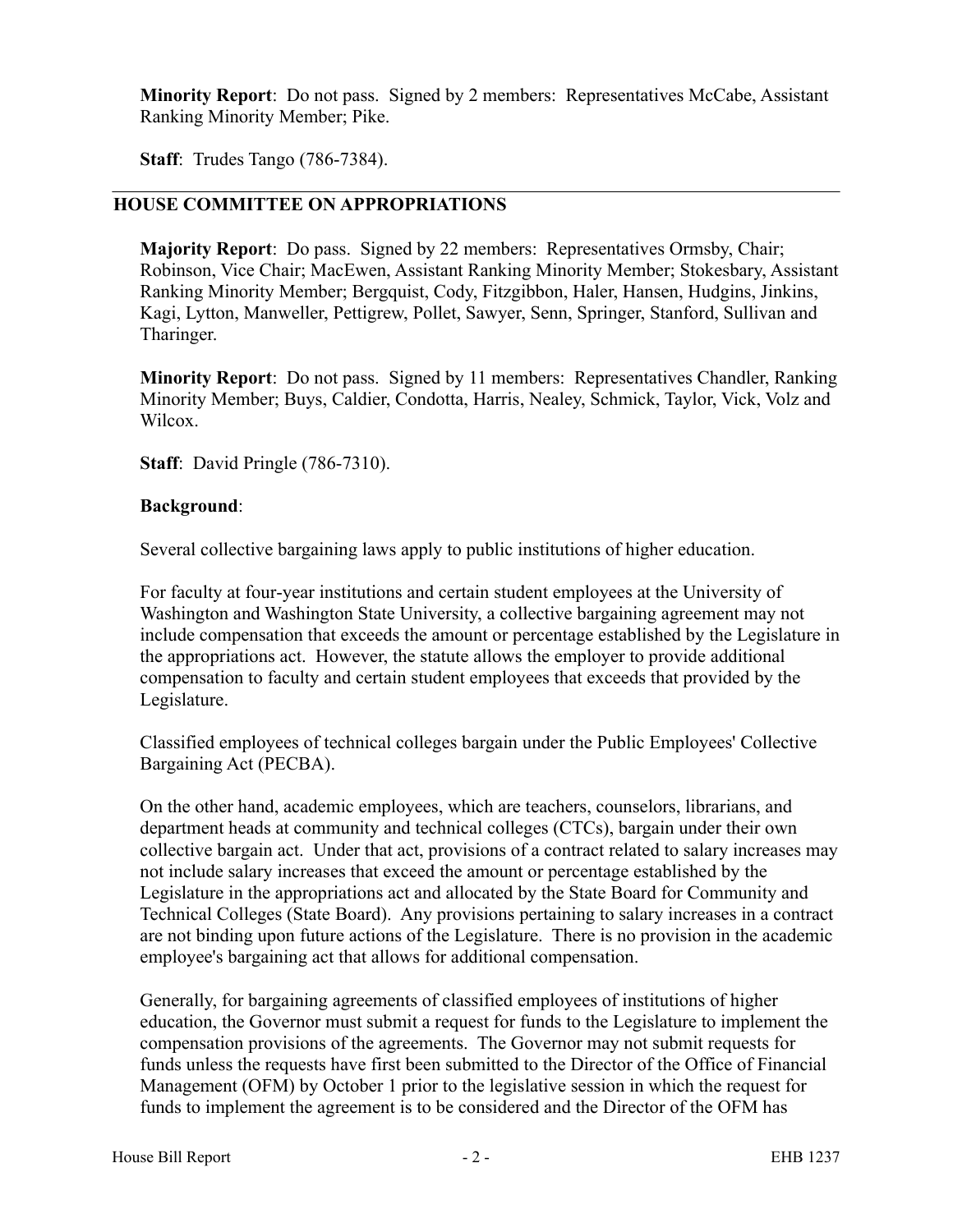certified that the request is feasible financially for the state. Bargaining agreements of academic employees of institutions of higher education are not subject to this requirement.

# **Summary of Engrossed Bill**:

An exception is created in the CTC academic employee bargaining laws to allow a board of trustees to provide additional compensation to CTC academic employees that exceeds what is provided by the Legislature. A reference to classified employees of technical colleges under the PECBA is also added to that provision. The language specifying that provisions related to salary increases in a contract are not binding on the Legislature's future actions is stricken.

The written bargaining agreement acted upon by the board of trustees of a community or technical college must be submitted to the Director of the OFM by October 1 prior to the fiscal year in which the provisions of the agreement go into effect.

## **Appropriation**: None.

**Fiscal Note**: Available.

**Effective Date**: The bill takes effect 90 days after adjournment of the session in which the bill is passed.

**Staff Summary of Public Testimony** (Labor & Workplace Standards):

(In support) Currently, CTC faculty are restricted to salary increases that the Legislature gives. This bill will provide full bargaining rights to all employees and will be an improvement in the employer/employee relationship. Other academic employees can bargain their salaries and the CTC employees deserve the same rights. The CTCs suffer from chronic underfunding, yet CTC administrative salaries keep increasing by using local funds. The CTC faculty need to be a priority. It would improve morale and give control back to the institutions. Student success depends on good faculty.

(Opposed) This bill would allow unions to cannibalize local funds, which is the same situation the K-12 system is in. The CTCs do not have discretionary levies. There should be an end to locally negotiated pay raises. If this bill passes, buildings would go unmaintained and programs will likely be cut.

(Other) More money from the Legislature is needed for salaries. This is a state responsibility. Local funds go down when enrollments decrease and when tuition decreases. Local funds differ across the CTC system and depend on enrollment, the size of the school, community resources, and other factors. It is uneven across institutions and from year-to-year. Local funds are supposed to address emerging needs in the community that state funds cannot address, such as instructional equipment.

# **Staff Summary of Public Testimony** (Appropriations):

(In support) Our colleges need the opportunity to maximize their ability to recruit and retain faculty. Salary increments are only available to faculty if they are specifically funded by the